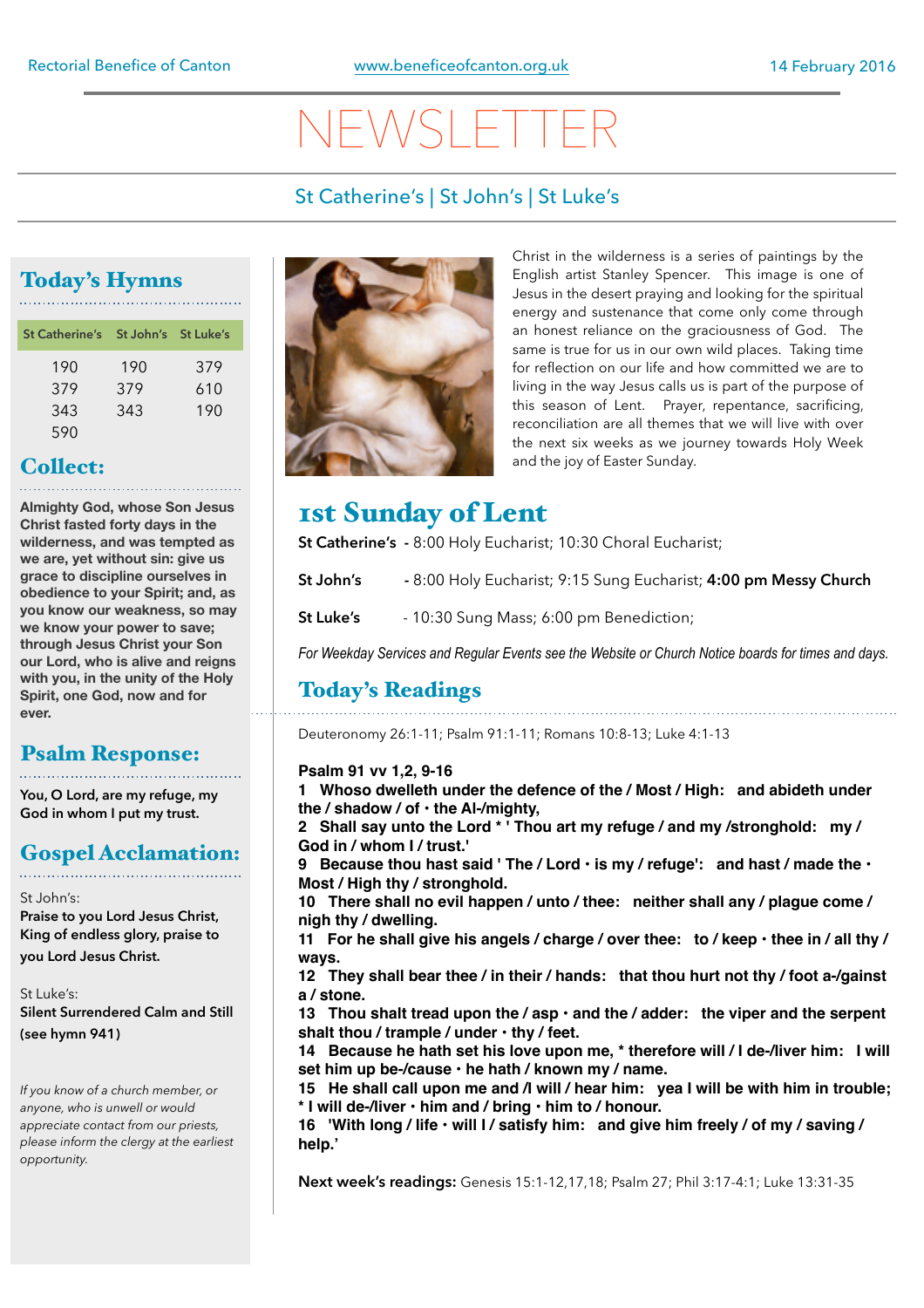# Benefice Notes:

**Sunday Schools / Club -** Only adults who have been through our safeguarding procedure and been cleared by the DBS and the Church in Wales can attend our Sunday Schools or club. This is to ensure we do all we can to make our children's worship services safe. For more details on this and safeguarding in general please contact the clergy.

**Messy Church** - The next Messy Church is today 14 Feb at 4:00pm in St John's. The theme will be 'Lent'.

**Explore** - The next Explore will be on Sunday 28 Feb at 4pm in St John's. This time Archdeacon Peggy will be leading us in prayer, scriptural readings and movement for Lent.

**Confirmation Programme 2016** - This year's confirmation programme of classes, discussion groups and worship services will be launched soon. If you would like to be confirmed this year please contact the clergy for details.

**Youth Club** - Is next open in the first week back after the half term school holidays and year 6 pupils can now attend. The programme will be published soon until the May half term.

Lenten Quiet Day - please join us on Sat 5 March for a quiet day of prayer, talks, quiet worship for Lent. This will be based in St Luke's. If you are interested in attending something like this please contact the clergy. More details next week. **Living Faith Study Group** – Tuesdays at 7:30 pm in St John's. For info: Andrew Sims [maxsims@hotmail.com](mailto:maxsims@hotmail.com) 029 2034 4641 **Lent Course** Thursdays 7-9pm. Theme: Life Balance- a 5 week course in rest, work & play. These rich, practical explorations of new Sabbath principles can help us re-order our time, refocus our priorities and refresh our spirits. **Newsletter Email** - If you'd like an email copy of the newsletter and readings please ask Sheila on [mgsmkelly1@gmail.com](mailto:mgsmkelly1@gmail.com)  **Newsletter items** - any items for inclusion in the newsletter please send to Linsay Jones [linsaycoolhouse@hotmail.com](mailto:linsaycoolhouse@hotmail.com) . Space is always limited so keeping it brief avoids us editing your message.

#### St Catherine's Notes:

**Bookings -** To book the Hall contact the clergy or email [hall.stcatherines@gmail.com.](mailto:hall.stcatherines@gmail.com) **Midweek Services:** Holy Eucharist at 11:00 am on Wednesday.

#### St John's Notes:

**Church Booking -** To book the church please contact the clergy. For concerts contact Gill Winton. **Lent Lunches** in St John's have now begun and will continue for the duration of the season of Lent. **Midweek Services:** Holy Eucharist at 10:30 am on Thursday.

#### St Luke's Notes:

**Women's Group** Thursday 29 February 7:30 Park View Café. Talk by Patricia Wiltshire about Canton Night Shelter **Lent Lunch** at St Luke's on Sunday 28 February 12:15pm. Tickets £5-soup and bread, quiche and salad. All welcome. **Hall Bookings -** To book the Hall please contact Jackie or Haydn Page on 029 2091 3808 [haydnpage@hotmail.co.uk](mailto:haydnpage@hotmail.co.uk) **Midweek Services:** Masses at 10:00 am on Tues and Wed; Fri at 6:30 pm; and 10:30 am on Saturday.

**Recently Departed:** Sheila Scantlebury, Martin Sheppard, Mary Graham, Bobby Hammacott, Michaela Dymott

#### This Week in the Benefice: (Diocesan Prayer / Anglican Prayer Cycle / Events and Services)

**Sun 14** Cardiff Dewi Sant, Dyfrig Lloyd (V); Central Africa and Northern Zamibia; **1st Sunday of Lent Mon 15** St Mary w St Dyfig & St Samson, David Morris (AP); Ghana **Tues 16** Grangetown St Paul, David Morris (AP); Rupert's Land Canada **Wed 17** Cardiff Univ Chaplaincy, David Sheen; Atlanta **Thur 18** St John the Baptist, Sarah Rowland Jones (PinC); Attooch- (Sudan); **Fra Angelico, Andrei Rublev Fri 19** Parish of Cathays Caroline Downs (Pin C); Aoteraoa NZ & Polynesia **Sat 20** Christ Church Roath Park, Trystan Hughes (Pin C); Aweil, Sudan;

**Sun 21** Gabalfa, Bob Capper (V); Central America; **2nd Sunday of Lent; 6:00pm Evensong in St John's**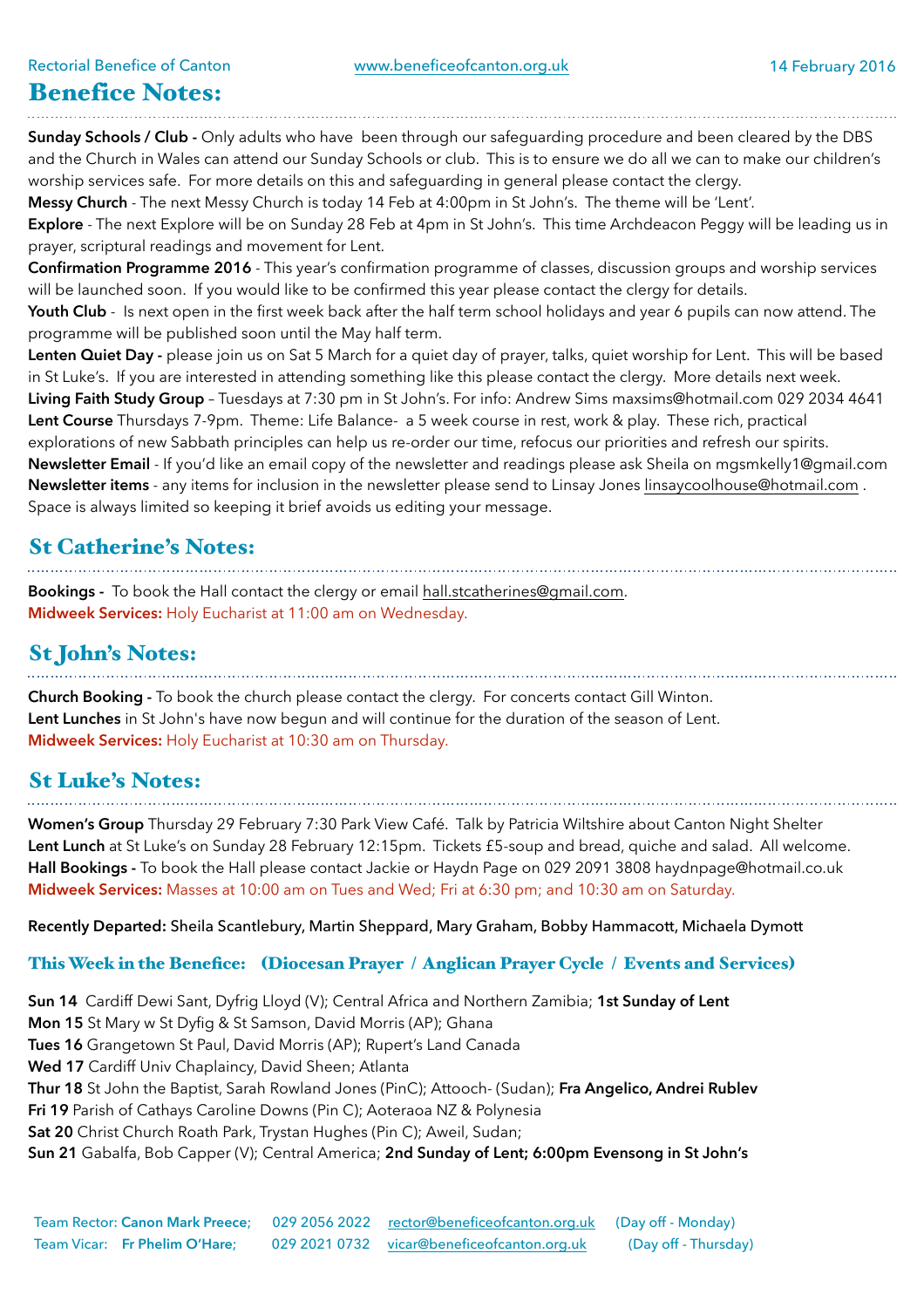#### **14 February 2016 – First Sunday of Lent**

#### **Collect of the Day**

Almighty God, whose Son Jesus Christ fasted forty days in the wilderness, and was tempted as we are, yet without sin: give us grace to discipline ourselves in obedience to your Spirit; and, as you know our weakness, so may we know your power to save; through Jesus Christ your Son our Lord, who is alive and reigns with you, in the unity of the Holy Spirit, one God, now and for ever.

#### **First Reading**

A reading from the book of Deuteronomy.

Moses spoke to the people, saying: When you have come into the land that the LORD your God is giving you as an inheritance to possess, and you possess it, and settle in it, you shall take some of the first of all the fruit of the ground, which you harvest from the land that the LORD your God is giving you, and you shall put it in a basket and go to the place that the LORD your God will choose as a dwelling for his name. You shall go to the priest who is in office at that time, and say to him, 'Today I declare to the LORD your God that I have come into the land that the LORD swore to our ancestors to give us.' When the priest takes the basket from your hand and sets it down before the altar of the LORD your God, you shall make this response before the LORD your God: 'A wandering Aramean was my ancestor; he went down into Egypt and lived there as an alien, few in number, and there he became a great nation, mighty and populous. When the Egyptians treated us harshly and afflicted us, by imposing hard labour on us, we cried to the LORD, the God of our ancestors; the LORD heard our voice and saw our affliction, our toil, and our oppression. The LORD brought us out of Egypt with a mighty hand and an outstretched arm, with a terrifying display of power, and with signs and wonders; and he brought us into this place and gave us this land, a land flowing with milk and honey. So now I bring the first of the fruit of the ground that you, O LORD, have given me.' You shall set it down before the LORD your God and bow down before the LORD your God. Then you, together with the Levites and the aliens who reside among you, shall celebrate with all the bounty that the LORD your God has given to you and to your house.

*Deuteronomy 26.1-11* 

This is the word of the Lord. **Thanks be to God.** 

*Psalm 91.1-2,9-16* 

R **You, O Lord, are my refuge, my God in whom I put my trust.**  He who dwells in the shelter of the Most High, abides under the shadow of the Almighty. He shall say to the Lord, 'You are my refuge and my stronghold, my God in whom I put my trust.' **R**  Because you have made the Lord your refuge, and the Most High your habitation, There shall no evil happen to you, neither shall any plague come near your dwelling. **R**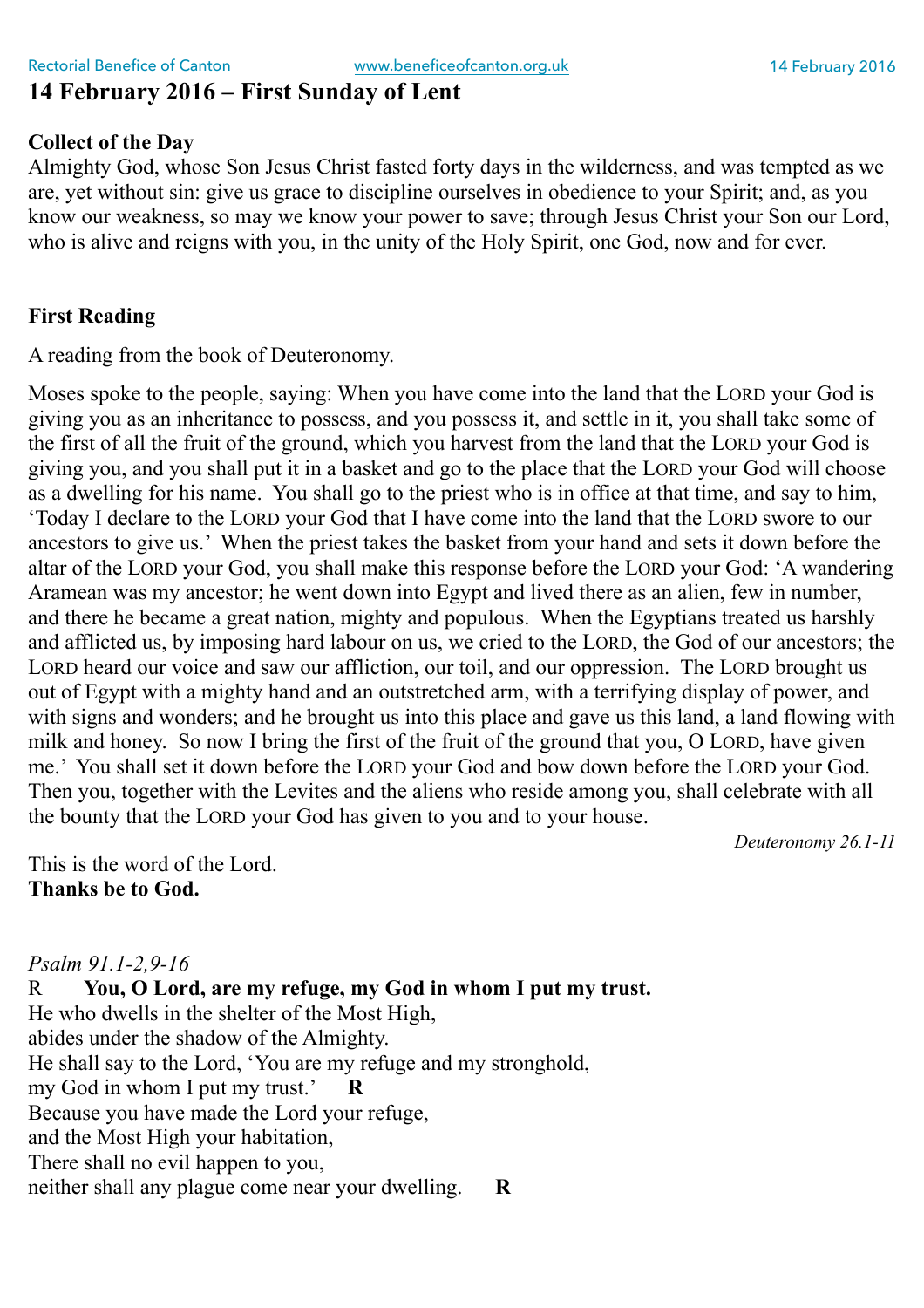For he shall give his angels charge over you, to keep you in all your ways. They shall bear you in their hands, lest you dash your foot against a stone. **R** 

You shall tread upon the lion and adder; you shall trample the young lion and the serpent under your feet. Because he is bound to me in love, therefore will I deliver him; I will protect him, because he knows my name. **R** 

He shall call upon me and I will answer him; I am with him in trouble, I will rescue him and bring him to honour. With long life will I satisfy him, and show him my salvation. **R**  R **You, O Lord, are my refuge, my God in whom I put my trust.** 

#### **Second Reading**

A reading from the letter of Paul to the Romans.

What does scripture say?

'The word is near you,

on your lips and in your heart'

(that is, the word of faith that we proclaim); because if you confess with your lips that Jesus is Lord and believe in your heart that God raised him from the dead, you will be saved. For one believes with the heart and so is justified, and one confesses with the mouth and so is saved. The scripture says, 'No one who believes in him will be put to shame.' For there is no distinction between Jew and Greek; the same Lord is Lord of all and is generous to all who call on him. For, 'Everyone who calls on the name of the Lord shall be saved.'

*Romans 10.8b-13* 

This is the word of the Lord. **Thanks be to God.** 

#### **Gospel**

Hear the holy Gospel of our Lord Jesus Christ according to Luke. **Glory to you, O Lord.**